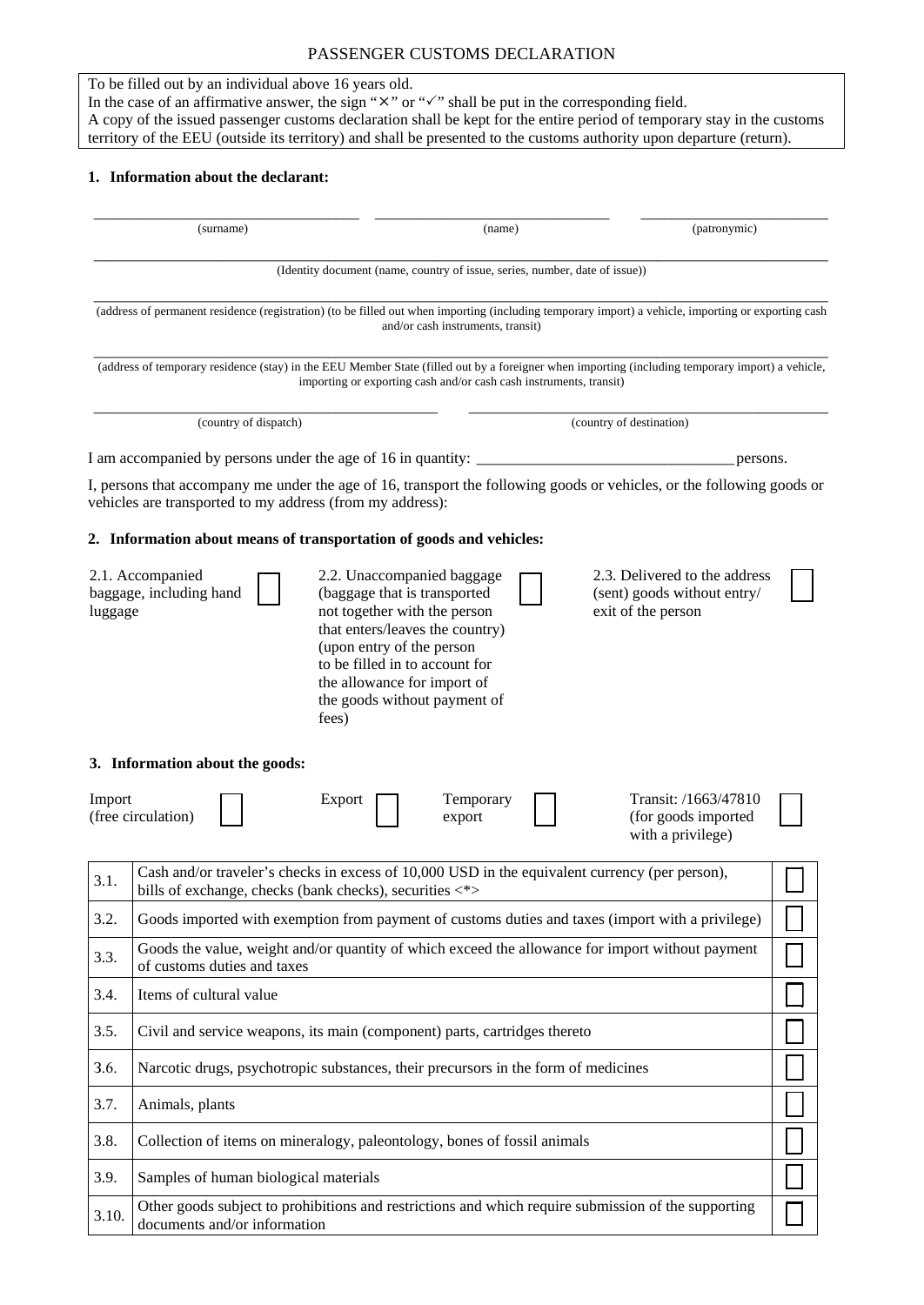## **4. Additional information about the goods, including those indicated in columns 3.2 - 3.10:**

| Item<br>No. | Name of the product and its description (identification number and other<br>distinguishing features), names, dates and numbers of documents confirming<br>compliance with the import conditions with exemption from customs duties, taxes,<br>and/or the document confirming compliance with the restrictions, as well as the<br>name of authorities that issued such documents |                     |                                                                                                                        |                         | Weight (taking into<br>account actually<br>transported primary<br>packaging)<br>(kg)/quantity (l, pcs.) |               | Value<br>(in the currency<br>of the EEU<br>Member State,<br>Euro or<br>US dollars) |
|-------------|---------------------------------------------------------------------------------------------------------------------------------------------------------------------------------------------------------------------------------------------------------------------------------------------------------------------------------------------------------------------------------|---------------------|------------------------------------------------------------------------------------------------------------------------|-------------------------|---------------------------------------------------------------------------------------------------------|---------------|------------------------------------------------------------------------------------|
|             |                                                                                                                                                                                                                                                                                                                                                                                 |                     |                                                                                                                        |                         |                                                                                                         |               |                                                                                    |
|             |                                                                                                                                                                                                                                                                                                                                                                                 |                     |                                                                                                                        |                         |                                                                                                         |               |                                                                                    |
|             |                                                                                                                                                                                                                                                                                                                                                                                 |                     |                                                                                                                        |                         |                                                                                                         |               |                                                                                    |
|             |                                                                                                                                                                                                                                                                                                                                                                                 |                     |                                                                                                                        |                         |                                                                                                         |               |                                                                                    |
|             |                                                                                                                                                                                                                                                                                                                                                                                 |                     |                                                                                                                        |                         |                                                                                                         |               |                                                                                    |
|             |                                                                                                                                                                                                                                                                                                                                                                                 |                     |                                                                                                                        |                         |                                                                                                         |               |                                                                                    |
|             |                                                                                                                                                                                                                                                                                                                                                                                 |                     |                                                                                                                        |                         |                                                                                                         |               |                                                                                    |
|             |                                                                                                                                                                                                                                                                                                                                                                                 |                     |                                                                                                                        |                         |                                                                                                         |               |                                                                                    |
|             |                                                                                                                                                                                                                                                                                                                                                                                 |                     |                                                                                                                        |                         |                                                                                                         |               |                                                                                    |
|             | 5. Vehicles information:                                                                                                                                                                                                                                                                                                                                                        |                     |                                                                                                                        |                         |                                                                                                         |               |                                                                                    |
| Import      | (free circulation)                                                                                                                                                                                                                                                                                                                                                              | Temporary<br>import | Export                                                                                                                 | export                  | Temporary                                                                                               |               | Transit                                                                            |
|             |                                                                                                                                                                                                                                                                                                                                                                                 |                     | Vehicles transported with exemption from payment of customs duties and taxes (import with a privilege)                 |                         |                                                                                                         |               |                                                                                    |
|             | Automobile and motorized vehicle                                                                                                                                                                                                                                                                                                                                                |                     | Trailer                                                                                                                |                         |                                                                                                         |               |                                                                                    |
|             | (brand, make)                                                                                                                                                                                                                                                                                                                                                                   |                     | (registration number,<br>country of registration)                                                                      | (identification number) |                                                                                                         |               | (engine displacement (cm3))                                                        |
|             | (body number)                                                                                                                                                                                                                                                                                                                                                                   |                     | (chassis number)                                                                                                       |                         | (date of manufacture)                                                                                   |               | (value)                                                                            |
| Watercraft  | (type)                                                                                                                                                                                                                                                                                                                                                                          |                     | (registration number,<br>country of registration)                                                                      | (value)                 |                                                                                                         | (weight (kg)) | body length (m))                                                                   |
| Aircraft    |                                                                                                                                                                                                                                                                                                                                                                                 |                     |                                                                                                                        |                         |                                                                                                         |               |                                                                                    |
|             | (type)                                                                                                                                                                                                                                                                                                                                                                          |                     | (registration number,<br>country of registration)                                                                      | (value)                 |                                                                                                         |               | (weight of empty)<br>equipped apparatus (kg))                                      |
|             |                                                                                                                                                                                                                                                                                                                                                                                 |                     | Part of the vehicle replaced in a EEU non-member state                                                                 |                         |                                                                                                         |               |                                                                                    |
|             |                                                                                                                                                                                                                                                                                                                                                                                 |                     |                                                                                                                        | (name, number)          |                                                                                                         |               |                                                                                    |
|             | with the law of the EEU Member State.                                                                                                                                                                                                                                                                                                                                           |                     | I am aware that submission of inaccurate data in the passenger customs declaration entails the liability in accordance |                         |                                                                                                         |               |                                                                                    |
|             | $\frac{1}{(date)}$                                                                                                                                                                                                                                                                                                                                                              | (signature)         | (Full name of the person acting on behalf of the declarant, details of the document)                                   |                         |                                                                                                         |               |                                                                                    |
|             |                                                                                                                                                                                                                                                                                                                                                                                 |                     |                                                                                                                        |                         |                                                                                                         |               |                                                                                    |
|             | Official use only:                                                                                                                                                                                                                                                                                                                                                              |                     |                                                                                                                        |                         |                                                                                                         |               |                                                                                    |
|             |                                                                                                                                                                                                                                                                                                                                                                                 |                     |                                                                                                                        |                         |                                                                                                         |               |                                                                                    |
|             |                                                                                                                                                                                                                                                                                                                                                                                 |                     |                                                                                                                        |                         |                                                                                                         |               |                                                                                    |
|             |                                                                                                                                                                                                                                                                                                                                                                                 |                     |                                                                                                                        |                         |                                                                                                         |               |                                                                                    |
|             |                                                                                                                                                                                                                                                                                                                                                                                 |                     |                                                                                                                        |                         |                                                                                                         |               |                                                                                    |

\_\_\_\_\_\_\_\_\_\_\_\_\_\_\_\_\_\_\_\_\_\_\_\_\_\_\_\_\_\_\_\_\_\_\_\_\_\_\_\_\_\_\_\_\_\_\_\_\_\_\_\_\_\_\_\_\_\_\_\_\_\_\_\_\_\_\_\_\_ \_\_\_\_\_\_\_\_\_\_\_\_\_\_\_\_\_\_\_\_\_\_\_\_\_\_\_\_\_\_\_\_\_\_\_\_\_\_\_\_\_\_\_\_\_\_\_\_\_\_\_\_\_\_\_\_\_\_\_\_\_\_\_\_\_\_\_\_\_ \_\_\_\_\_\_\_\_\_\_\_\_\_\_\_\_\_\_\_\_\_\_\_\_\_\_\_\_\_\_\_\_\_\_\_\_\_\_\_\_\_\_\_\_\_\_\_\_\_\_\_\_\_\_\_\_\_\_\_\_\_\_\_\_\_\_\_\_\_

 $\langle\!\!\!\!\!\!\rangle$  - It is necessary to fill out the appendix to the passenger customs declaration.

stamp here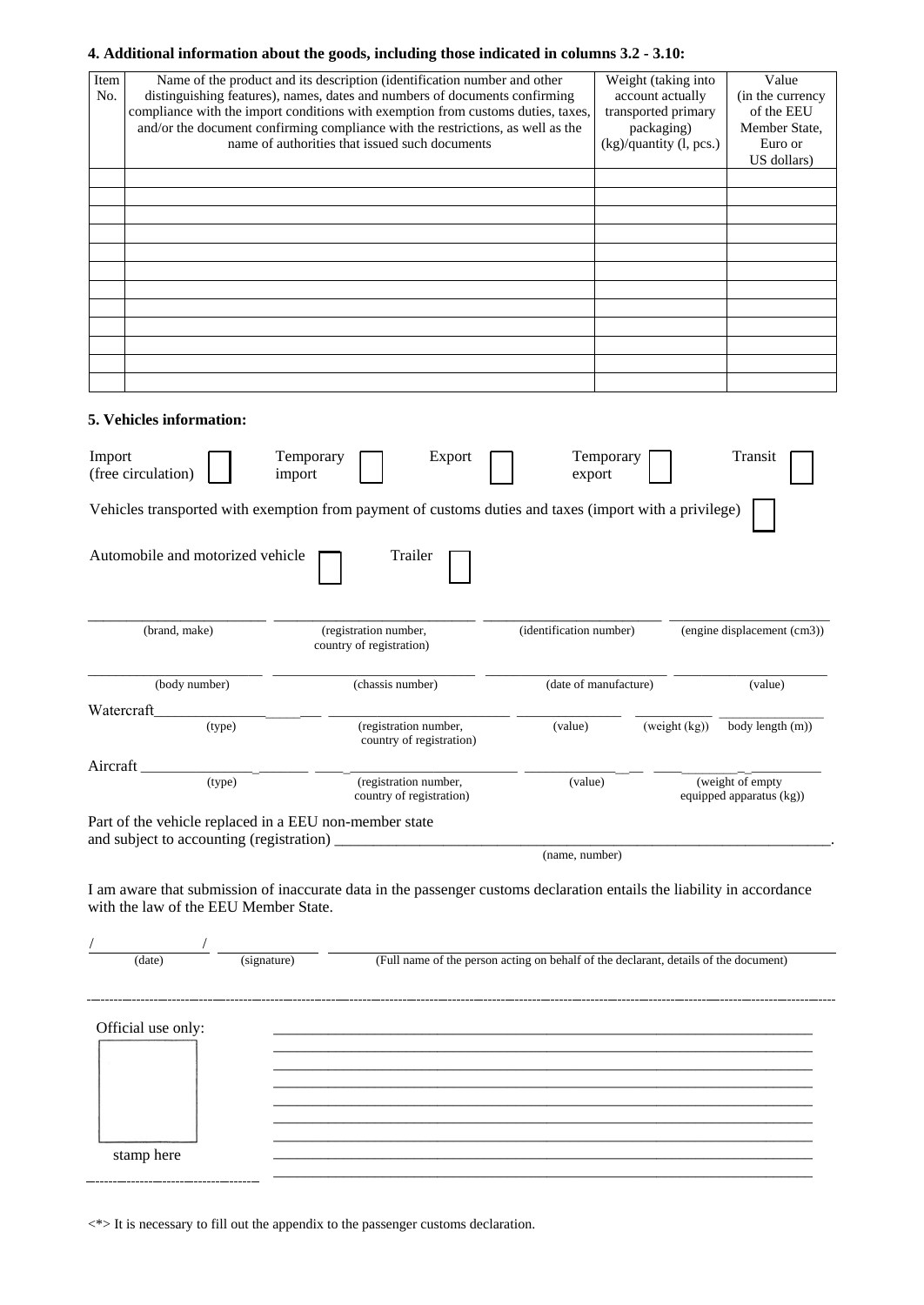#### \_\_\_\_\_\_\_\_\_\_\_\_\_\_\_\_\_\_\_\_\_\_\_\_\_\_\_\_\_\_\_\_\_\_\_\_\_\_\_\_\_\_\_\_\_\_\_\_\_\_\_\_\_\_\_\_\_\_\_\_\_\_\_\_\_\_\_\_\_\_\_\_\_\_\_\_\_\_\_\_\_\_\_\_\_\_\_\_\_\_\_\_\_\_ (last name, first name, patronymic of the declarant)

#### **1. Additional information about the declarant**

\_\_\_\_/\_\_\_\_/\_\_\_\_\_\_ \_\_\_\_\_\_\_\_\_\_\_\_\_\_\_\_\_\_\_\_\_\_\_\_\_\_\_\_\_\_\_\_\_\_\_\_\_\_\_\_\_\_\_\_\_\_\_\_\_\_\_\_\_\_\_\_\_\_\_\_\_\_\_\_\_\_\_\_\_\_\_\_\_\_\_\_\_\_\_\_

(date of birth) (visa issue number and date (details of a document proving the right of a foreign citizen or stateless person to stay (reside) in the territory of a EEU Member State)

### **2. Information on cash and/or cash instruments:**

2.1. Cash and traveller's checks:

| Cash and traveller's checks:     | Amount | Currency name |
|----------------------------------|--------|---------------|
| Banknotes, treasury bills, coins |        |               |
|                                  |        |               |
|                                  |        |               |
| Traveller's checks               |        |               |
|                                  |        |               |
|                                  |        |               |

#### 2.2. Cash instruments, with the exception of traveller's checks (bills of exchange, checks (bank checks), securities):

| Name of cash<br>instrument | Name of issuer (the<br>authority that<br>issued the cash<br>instrument) | Date<br>of issue | Identification<br>number<br>(if any) | Face value or amount<br>(in the currency of the<br><b>EEU Member State</b><br>or in foreign currency),<br>currency name | Quantity (to be filled in the<br>absence of the face value and<br>if it is impossible<br>to determine the amount) |
|----------------------------|-------------------------------------------------------------------------|------------------|--------------------------------------|-------------------------------------------------------------------------------------------------------------------------|-------------------------------------------------------------------------------------------------------------------|
|                            |                                                                         |                  |                                      |                                                                                                                         |                                                                                                                   |
|                            |                                                                         |                  |                                      |                                                                                                                         |                                                                                                                   |
|                            |                                                                         |                  |                                      |                                                                                                                         |                                                                                                                   |
|                            |                                                                         |                  |                                      |                                                                                                                         |                                                                                                                   |

#### **3. Information about the owner of cash and/or cash instruments: (to be filled out if the declarant is not the owner)**

| Surname, name, patronymic (if any)<br>of an individual, including an individual<br>entrepreneur, registered in accordance with<br>the law of the EEU Member State, or the name<br>of the legal entity | Residential address of an individual,<br>including an individual entrepreneur,<br>registered in accordance with the law<br>of the EEU Member State, or location<br>of a legal entity | Amount, face value of cash<br>and/or cash instruments,<br>currency name and/<br>or number and name<br>of cash instruments |
|-------------------------------------------------------------------------------------------------------------------------------------------------------------------------------------------------------|--------------------------------------------------------------------------------------------------------------------------------------------------------------------------------------|---------------------------------------------------------------------------------------------------------------------------|
|                                                                                                                                                                                                       |                                                                                                                                                                                      |                                                                                                                           |
|                                                                                                                                                                                                       |                                                                                                                                                                                      |                                                                                                                           |
|                                                                                                                                                                                                       |                                                                                                                                                                                      |                                                                                                                           |
|                                                                                                                                                                                                       |                                                                                                                                                                                      |                                                                                                                           |
|                                                                                                                                                                                                       |                                                                                                                                                                                      |                                                                                                                           |